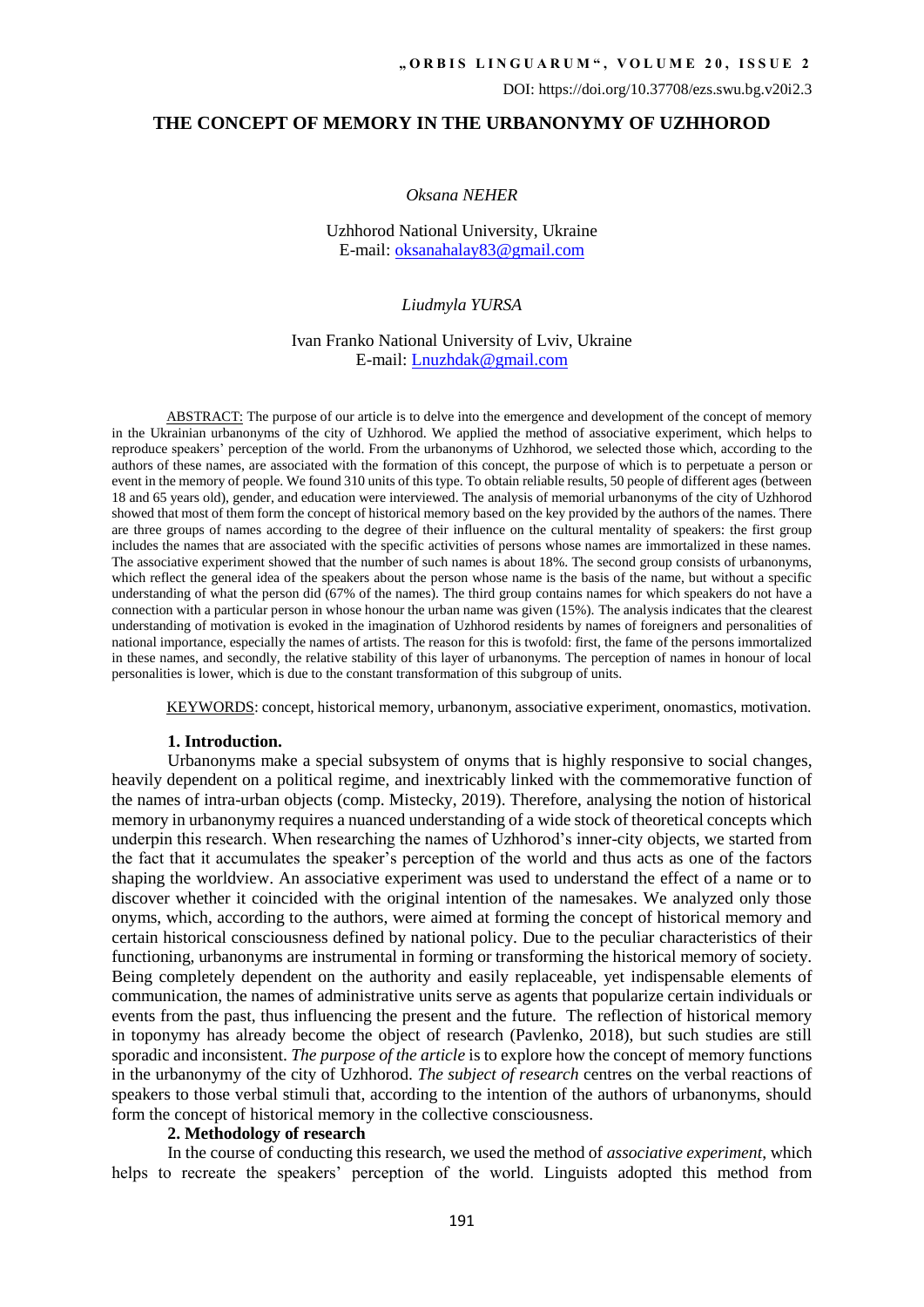psychologists who started using it first. However, subsequently, the results of the experiment conducted by psychologist Karl Marbe and linguist Albert Thumb demonstrated that the associative experiment can also be applied in linguistics as the verbal response to a certain stimulus in the recipient usually reflects the part of speech of the stimulus word, e.g. a noun is associated with a noun, an adjective with an adjective, etc.

In modern linguistics, this method is widely applied to analyze the linguistic picture of the world (comp. Denysevych, 2011). In particular, Tetiana Salenkova emphasizes the importance of using the associative experiment in the study of concepts (Salenkova, 2011). There are three types of associative experiments: free, purposeful and chainlike (Denysevych, 2011). The first type is the most popular and entails the speaker being offered a word to which they must respond with some other word.

## **3. Results of the theoretical study**

Before embarking on the examination of the concept of memory, it seems pertinent to consider the notion of concept as such. A concept as a research category has been on researchers' radar for some time after Sergey Askoldov-Alekseev introduced the term 'concept' back in 1928. From that point on, the issues of the conceptual picture of the world have been addressed by Yurii Apresyan, Tetyana Bulygina, Dmitry Likhachov, Zinaida Popova and other researchers (Krasovska, 2009). Meanwhile, concepts with the suffix -onym are relatively recent developments in the field of onomastics and share some common ground with another new domain, namely cognitive linguistics. A comprehensive study of concepts with the suffix -onym was published by Olena Karpenko (Karpenko, 2006). According to the researchers, the concept is a unit 'that reflects knowledge with varying degrees of abstraction' (Vrublevska, 2019) about denotatum or 'a special type of onomastic knowledge that determines the semantics of proper names, knowledge about the onomastic fragment of reality (Shcherbak, 2009).'

In a similar vein, there is considerable disagreement about the interpretation of the term 'historical memory' among scholars. The above-mentioned term has been deeply studied by historians, philosophers, psychologists, and linguists, although no single definition has been proposed so far. In most studies, it is stressed that there is an underlying distinction between history and historical memory. The former is objective and based on clear indisputable facts, while the latter is changeable and dependent on the way a particular event is presented and the associations each individual has about various historic events. Thus, historical memory, oddly enough, is a subjective category that can undergo drastic changes depending on the political regime. With reference to urbanonyms, Andreev and Bordyugov rightly state that 'memory is a source of inspiration from the past that is used for the needs of the present' (Andreev, 2005), whereas the names of intra-urban objects are the tools used to animate this memory. Ultimately, if understanding of history and culture depends on the age and erudition of the speaker, urbanonyms are units that are included in their language regardless of their desire or education since each person lives at a certain address and routinely sees and hears street names.

Since the purpose of this research is to uncover the peculiarities of the concept of memory, we selected those urban names of Uzhhorod that, according to the authors of these names, are associated with the formation of this concept and have as a purpose to immortalize a particular person or event in people's memory. In general, we found 310 units of this type. In order to receive reliable results, 50 people of different ages (between 18 and 65 years of age), gender, and education were interviewed.

When analyzing the concepts inherent in commemorative urbanonyms, it is essential to take into account their peculiar features in comparison with other -onyms. For instance, Yurii Stepanov recognizes three levels of the semantic content of a name, which depend on the speaker's awareness of denotation. The surface level is related to the knowledge of the name itself, while the middle level reflects the knowledge of additional information about the subject. Thus, the bottom one reflects a deep awareness of both the name and the object it refers to (Stepanova, 2004). For example, the name Kyiv includes all the information that speakers have about this city. However, a significant proportion of urbanonyms are formed through the secondary use of information conveyed by -onyms. If an anthroponym associated with a denotatum contains all the information about it, the goal of the author of a street name who uses this anthroponym to create an urbanonym consists in foregrounding a certain layer of information about the primary denotatum, from which this name was taken for secondary use. Therefore, concepts in commemorative urbanonymy form a 'bundle' of associations, ideas, and memories (comp. Stepanov, 2004), that appear in speakers as a reaction to these names, but at the same time speakers react primarily to the anthroponyms that form the basis of urbanonym units, and the street names themselves act only as 'carriers' of specific meaning, a certain semantic cross-section laid down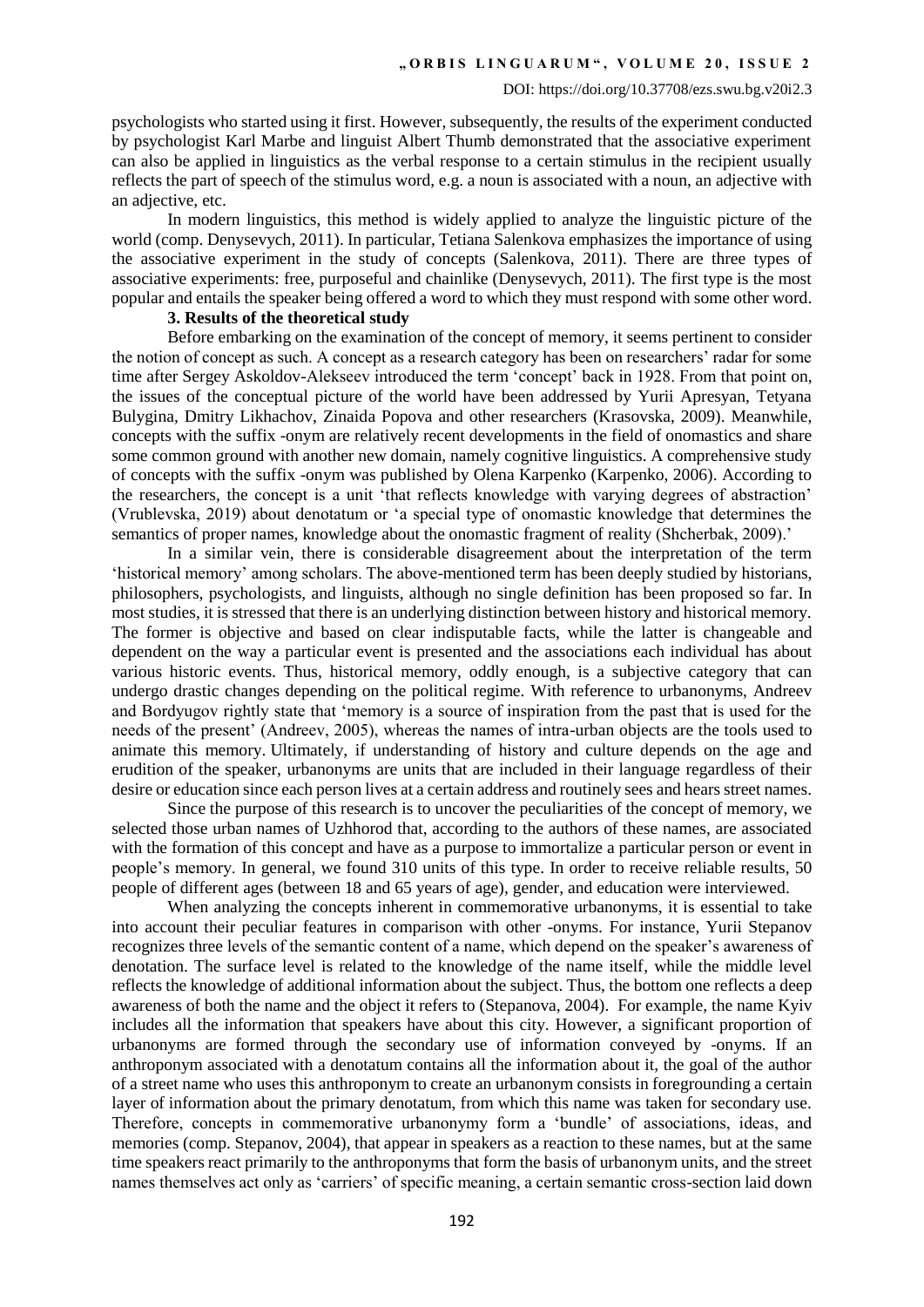in the anthroponym or other -onym unit in the basis of an urbanonym. Therefore, it is interesting to investigate to what extent the goal of name-givers to form the mentality and cultural perception of Uzhhorod residents with the help of street names is achieved. Comparing the information contained in commemorative names with the information that exists in the speech of speakers enables us to understand the features of the concept of historical memory, on the one hand, and to trace the function of urbanonyms in the speech of native speakers, on the other.

## **4. Results of the empirical study**

The concept of memory in urbanonymy is formed primarily with the help of anthroponyms, and less often through the medium of other -onyms, even less often with the help of appellative vocabulary. In order to determine exactly what intent was laid down by the authors of the -onyms, we analyzed the motivation behind commemorative names of the city of Uzhhorod. As a result, we found that 38% of them were created in honour of local figures, 36% – in honour of foreign figures, 20% – in honour of people from other regions of Ukraine, and  $6\%$  – in honour of events, groups, cities, or different nationalities. In other words, this is the information that, according to the name-givers, should be foregrounded in the minds of speakers when using street names. However, for this foregrounding to work, it is necessary for the -onym unit to be associated with certain information about the object it refers to. For example, Julia Zhemaite Street should be associated not just with the name of the street, which is located near the centre of Uzhhorod, but with the Lithuanian writer. If such an association is triggered by the mention of the proper name, the goal of the name-givers is achieved, i.e. the name of the person is remembered and honoured. If such a name is not associated in the speaker's mind with anything other than the name of the street and performs an exclusively nominative role (i.e. only refers to a topographic object), then the commemorative function of the urbanonym is neutralized. Since the purpose of our research is to analyze the concept of memory in urbanonymy of Uzhhorod, we must look beyond the motivation behind giving such street names, since language consciousness is involved, i.e. what kind of response these evoke in an individual speaker. In order to do this, one needs to compare the information that the name-givers put in the names to foreground the memory with the associations that appear in native speakers when a certain name is mentioned. For this purpose, the associative experiment was conducted.

Despite the fact that due to the dependence on the political regime, ideologically motivated names are constantly undergoing transformation and destabilizing the naming system, name-givers primarily try to select those figures whose activities are not related to politics in order to make these street names relevant after a change on the political scene. This explains the numerical prevalence of the group of urban names honouring local figures (38% of commemorative street names) and the subgroup of street names honouring artists (39%). It is worth noting that only a few of these names are associated by speakers with a specific type of activity of persons in whose honour these streets are named (14% of associations). Thus, for the majority of respondents, the names of the streets commemorating Vasyl Grendzha-Donskyi, Fedir Potushnyak and Ivan Roshka-Irlyavsky evoke the association 'writer,' 'writer of Transcarpathia,' or 'poet,' and Yosyp Bokshay and Adalbert Erdely streets – *'artiStreet'* The majority of the units of the analyzed group are associated in the minds of speakers with the place of activity, an art form, and a social role of those whose names formed the basis of urbanonyms of the analyzed subgroup (70% of associations). For example, the reactions to the name of Bozhuk Street are *'poetry, 'Prosvita'* organization, Borshosha-Kumyatsky Street – *'poetry,' 'teacher,'* Dukhnovych Street – *'enlightenment,' 'Ruthenians,'* Dolhosh Street – *'literature,'* Popovych Street – *'enlightenment,' 'teacher,'* Sherehiyiv Brothers Street – *'drama theatre', 'theatre,' 'performances,'* Brodlakovych Street – *'painting,'* Hliuk Street – *'paintings,' 'art,' 'painting,'* Zador Street – *'music school,' 'music,' 'musician,'* Marton Street – *'music,'* Kashshai Street – *'art,' 'painting*' etc.

The third type of reaction to the mentioned group is the search for analogies in the appellative vocabulary. As a general rule, such associations arise when there is an absence of knowledge about the person in whose honour the urbanonym was created (7% of associations), e.g. Bozhuk Street – *'zhuk'*  (Ukr. for *'beetle'*)*,* Hoyda Street – *'hoidatysia'* (Ukr. for *'to swing'*), Dolhosh Street – *'dovhyi'* (Ukr. for *'long'*)*,* Mytrak Street – *'metr'* (Ukr. for *'meter'*), Krechko Street – *'hrechka,' 'kasha'* (Ukr. for *'buckwheat,' 'porridge'*), Myloslavskiy Street – *'mylyi slava,' 'mylo'* (Ukr. for *'charming Slava,' 'charming'*).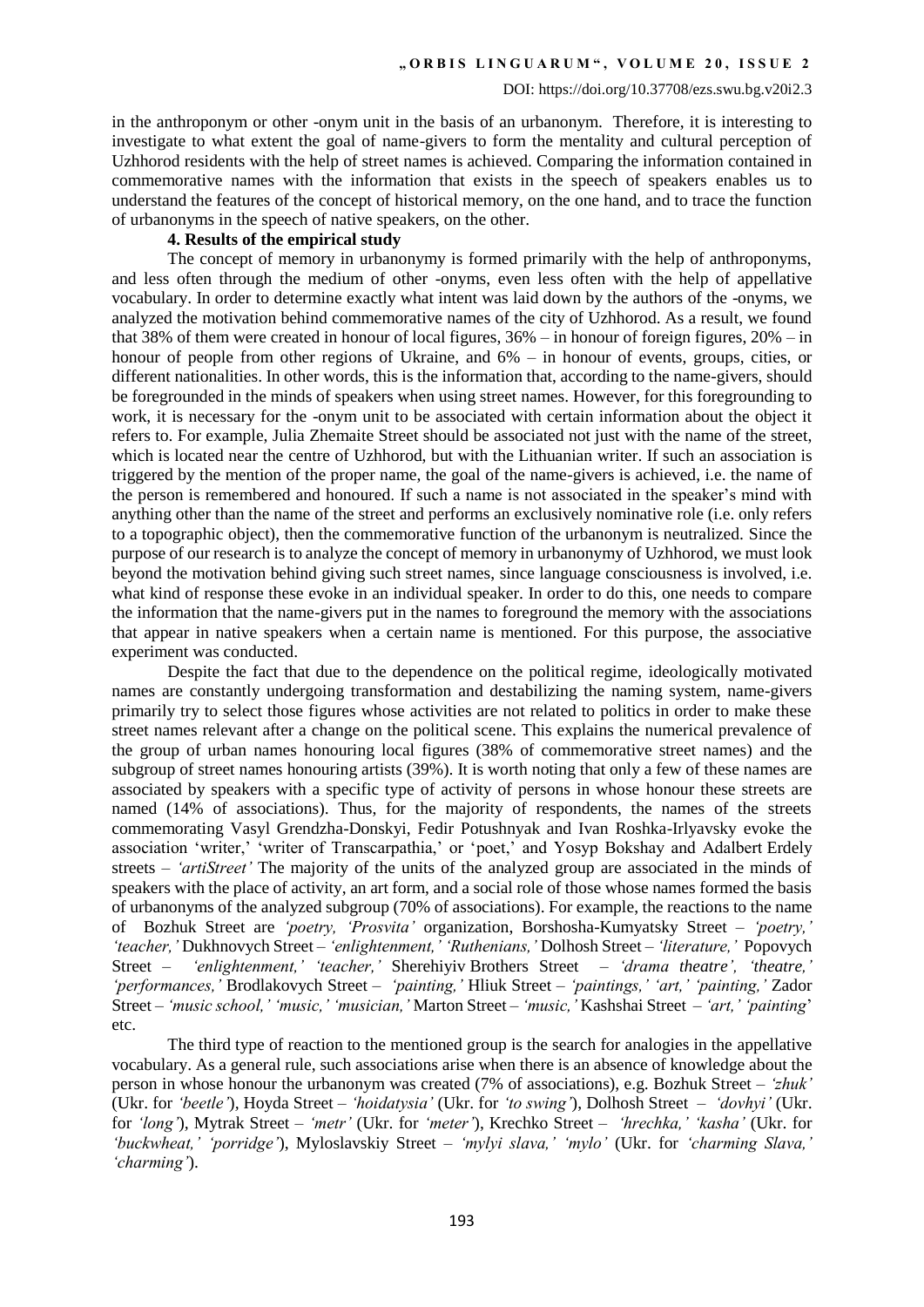In addition, certain names evoked personal subjective experience in some respondents (5%), e.g. Borshosh-Kumyatsky Street – *'raisins*,' Vakarov Street – *'English teacher,'* Irlyavsky Street – *'speech therapist,'* Popovych Street – *'neighbour,'* Sherehii Brothers Street – *'swimming.'*

A separate group consists of *'zero' associations* (4%), which encompasses names that do not cause any associations for many speakers, e.g. Hoyda Street, Luka Street, Dolhosh Street, Tomchanii Street. By zero associations, we mean the absence of any verbal reaction of the respondent to the street name. In our opinion, such occurrences should also be recorded, since they reflect the absolute absence of a word with a certain denotation in the speaker's mind. Since commemorative urbanonyms are intended to immortalize certain information about a person or event whose name became the source of the street name, the presence of *'zero' association* indicates an absolute neutralization of the function of forming historical memory through such names. The group of names honouring scientists and public figures is almost the same in number (37%). 53% of the analyzed associations indicate the activities of persons immortalized in the names, e.g. Basylovych Street – *'philosopher,' 'public figure,'* Bachynsky Street – *'philosopher,' 'religious figure,'* Brashchaykiv Brothers Street – *'politicians,' 'public figures,*' Lehotsky Street – *'historian,'* Novak Street – *'doctor,' 'medic,'* Tyvodar Street – *'professor of Uzhhorod National University,' 'scientist,'* Fedynets Street – *'Transcarpathian educator'* etc.

Associations related to the place and field of activity of the figures in whose honour the streets are named make up 25%, e.g. Basilovich Street – *'church,'* Venelyn-Hutsa Street – *'history,' 'ethnography,'* Haraida Street – *'philology,'* Hoshovsky Street – *'music,'* Luchkai Street – *'folklore,' 'religion,'* Slyvka Street – *'university*' etc.

Rare are units in subgroups of associations connected with the search for an appellative in the name (4% of associations) or those that reflect certain events in the life of respondents (3%), e.g. Basylovych Street – *'seasoning,' 'basil'* (from Ukr. 'basylyk' – '*basil'*), Haraida Street – *'stairs,' 'rake'*  (from dialect. *'garadychy' – 'stairs'*), Hoshovsky Street – *'Hosha'* (short for *'Heorhii'*), Hranchak Street – *'glass'* (from Ukr. *'hranchak'* – *'a glass'*), Zhatkovych Street – *'to reap,' 'harvest'* (from Ukr. *'zhatva' – 'a harvest'*), Zapisochny Street – *'beyond the sands,' 'sand'* (from Ukr. *'za piskom' – 'beyond the sands'*), Komendar Street – *'comment';* Bachynsky Street –'*childhood,' 'sausage,'* Venelyn-Hutsa Street – *'bus driver,'* Dovhovych Street – *'pancakes,'* Fedynets Street – *'canteen.'* The percentage *of 'zero' associations* (15%) in the analyzed subgroup is higher than in the previous one, which is obviously due to the greater awareness of respondents with the names of artists since urban names in honour of people of art stay unchanged longer than those that honour public figures. This confirms the claim that the stability of the political system gradually determines the formation of public consciousness that name-givers aim for. The longer the name remains relevant, the more likely it is to stay in the mind of the speaker, who sooner or later encounters a certain urbanonym in the process of life, a certain layer of information about the person immortalized by this name. Therefore, a high percentage of *'zero' associations* indicates instability, variability of a certain subsystem, which interferes with the formation of the foregrounded memory concept.

Street names that do not evoke associations in many respondents include Venelyn-Hutsa Street, Vrabel Street, Haraida Street, Hodynka Street, Hranchak Street, Dnistrianskyi Street, Kralytsky Street, Lodii Street, etc.

Only 20% of the associations that commemorate the names of military personnel are connected with the real activities of these people, e.g. Vayda Street – 'member of the military,' Kapush Street – *'member of the military,'* Postolaki Street – *'member of the military'* etc. The rest either reflect an onym appellative (e.g. Blystiv Street – *'glitter'* (from Ukr. *'blystity' – 'to glitter'*), General Lialka Street – *'puppet theatre,' 'doll,' 'Barbie doll'* (from Ukr. *'lialka' – 'a doll'*), Palay Street – *'fire,' 'to burn'* (from Ukr. *'palaty' – 'to burn'*), Martyn Street – *'bird'* (from Ukr. *'martyn' – 'a gull'*), Popadynets Street – *'lysh popadys meni na ochi'* (from Ukr. idiom *'stay out of my way'*), Postolaki Street – *'postulate'* etc.), or have *'zero' associations*, e.g. Birovchak Street, Blystiv Street, Kapush Street, Shpontak Street etc. Almost all street names from this group appeared relatively recently (in 2016) and are associated with the names of people who died during the War in Donbas. The aim of name-givers to perpetuate the names of fallen heroes is understandable, but language lives by its own laws, so it takes time for these names to form the memory concept and not to reflect a perception that is completely unrelated to the semantics laid down by name-givers. The second-largest group of names having the purpose to form the concept of national memory consists of urbanonyms in honour of foreign figures (36% of all commemorative urbanonyms). Among them, a subgroup of names that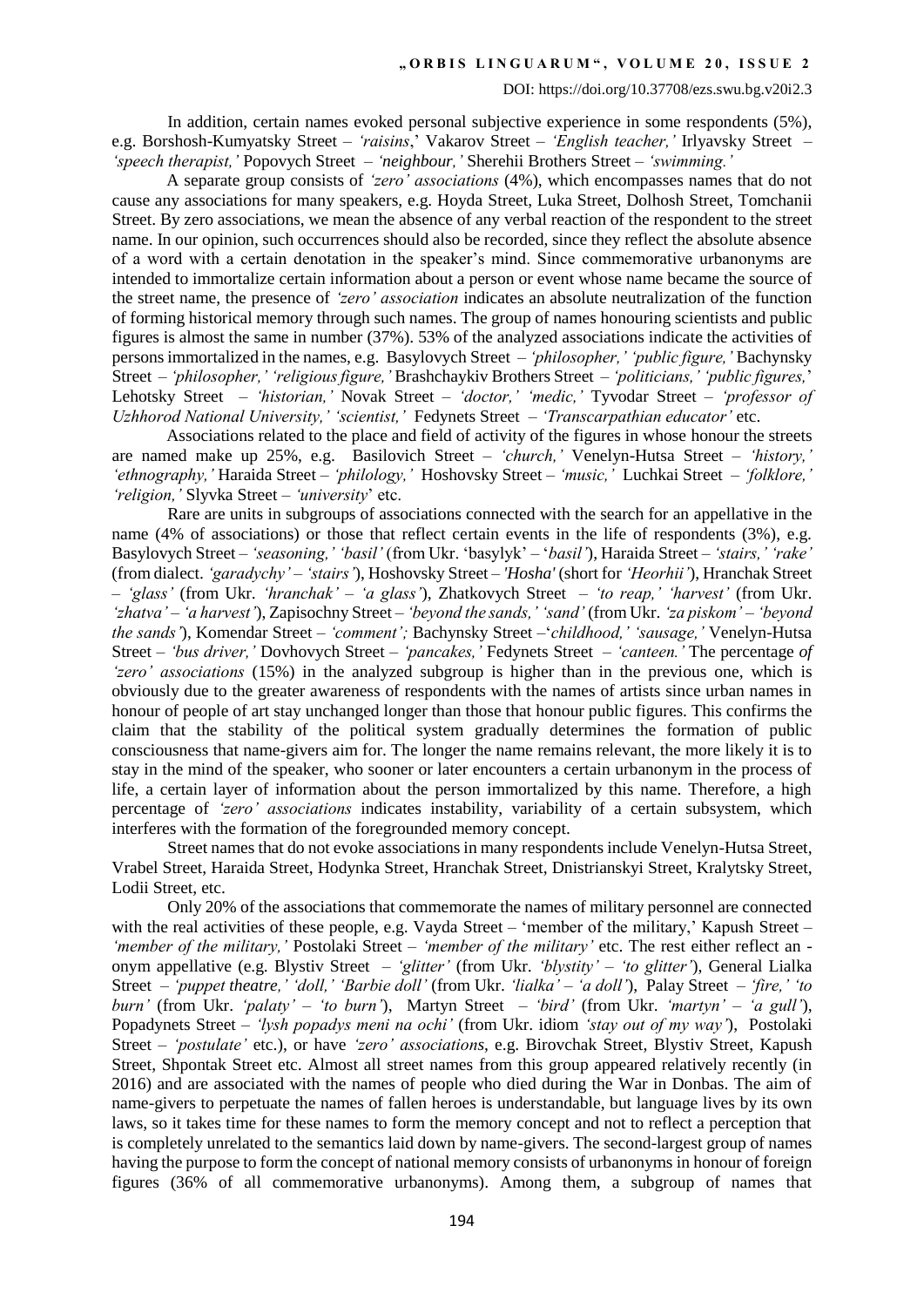commemorate artists prevails as well (50% of names). The prevailing number of associations reflects the occupation, field of activity, and profession of people whose surnames are the basis of street names, often with a specification of nationality (68% of associations), e.g. Gogol Street – *'writer,'* Griboyedov Street – *'writer,' 'playwright,'* Dostoevsky Street – *'Russian writer,'* Zhemaite Street – *'writer,'* Kovach Street – *'Hungarian writer,'* Krylov Street – *'writer,' 'fabulist,' 'poems,' 'poetry,'* Mikszath Street – *'Hungarian writer,' 'literature,'* Lermontov Street – *'Russian poet,' 'poems,' 'lyric poetry,'* Aivazovsky Street – *'artist,' 'painter,'* Vereshchagin Street – *'artist,' 'art,' 'painting'* etc.

10% of associations are connected with the work of people immortalized in street names, e.g. Aivazovsky Street – *'picture,' 'sea,' 'storm,'* Dunayevsky Street – *'operetta,'* Tchaikovsky Street – *'Swan Lake'* ballet, Turgenev Street – *'Mumu'* short story, Rustaveli Street – *'The Knight in the Panther's Skin'* epic poem, Pushkin Street – *'Ruslan and Ludmila'* poem etc. Such associations reflect not just a cursory acquaintance of speakers with different figures, but a deeper knowledge of their activity. The more such associations there are, the clearer, more unanimous, and stronger the concept of collective memory is. 6% of associations are related to the appearance and biography of artists, which indicates a massive layer of information in the respondent's mind about these figures, e.g. Pushkin Street – *'duel',* Ryleyev Street – *'revolutionary,' 'the Decembrist Revolt,'* Chernyshevsky Street – *'the underground,' 'exile'* etc.

The remaining 6% of associations reflect the subjective experience of respondents (Vereshchagin Street – *'post office,'* Borodin Street – *'swamp,'* Aivazovsky Street – *'Feodosia,'* Zhemaite Street – *'car parking problems'* etc.) or are related to the appellative, -onym basis of the name (e.g. Doiko Street – *'to milk'* (from Ukr. *'doity' – 'to milk'*), Griboyedov Street – *'he who eats mushrooms'* (from Ukr. *'yisty hryby' – 'to eat mushrooms'*), Radishchev Street – *'to advise'* (from Ukr. *'radyty'* – *'to advise'*) etc.), or there are *'zero' associations* ( Oharev Street, Navoi Street, Fuchyk Street, Vereshchagin Street). Street names that honour scientists, government officials, and foreign public figures make up 32% of the entire group. 53% of the associations that these street names evoke in speakers are related to the occupation and field of activity of persons whose names are immortalized in this subgroup, e.g. Vavylov Street – *'scientist,'* Hus Street – *'liberation figure,' 'philosopher,'* Darwin Street – *'biologist,' 'scientist,' 'doctor,'* Egan – *'agricultural specialist,' 'economics,'* Lomonosov Street – *'scientist,' 'naturalist,'* Mendeleev Street – *'scientist,' 'chemistry,'* Michurin Street – *'researcher,' 'biologist,' 'plant breeder,'* Pavlov Street – *'physiologiStreet*'

About 21% of reactions reflect a deeper knowledge of the activity of individuals, e.g. Tsiolkovsky Street – '*founder of astronautics,' 'rocket,'* Przewalski Street – *'expedition,'* Pavlov Street – *'nervous system,' 'reflex,' 'dogs,'* Mendeleev Street – *'periodic table,'* Cyril and Methodius Street – *'creators of the Slavic alphabet,' 'Cyrillic alphabet,' 'letter,' 'Ukrainian alphabet.*' Other associations are connected with trying to explain the name using an appellative (Tikhyi Street – *'silence'* (from Ukr. *'tysha' – 'silence'*), Stoletov Street – *'100 years'* (from Rus. *'sto let' – '100 years'*), Popov Street – *'priest'* (from Ukr. *'pip' – 'a priest'*), *'church,'* Michuryn Street – *'sauce'* (from Ukr. *'machka'* – a type of traditional Christmas sauce), Hus Street – *'geese'* (from Ukr. *'husy'' – 'geese'*), Bestuzhev-Ryumin Street – *'shot glass'* (from Rus. *'riumka' – 'shot glass'),* Dobrolyubov Street – *'to love the good'* (from Ukr. *'dobro'* and *'liubyty' – 'good'* and *'to love'*) etc.) or reflect one's own subjective experience (General Svoboda Street – *'free to go'* (from Ukr. *'svoboda' – 'freedom'*), Egan Street – *'pub,'* Kossuth Street – *'queue at the border,'* Masaryk Street – *'the 3rd school'*). A very small proportion is made up of street names that do not evoke associations from speakers, which indicates, firstly, the greatest stability of the analyzed subgroup of names, and secondly, their old age in comparison with other subgroups (e.g. Libsher Street, Vavylov Street, Sechenov Street, Timiryazev Street).

Approximately 18% of the group consists of urbanonyms that were created to honour pilots, astronauts, military figures and foreign rulers (about 6% for each subgroup). 82 % of associations with the names of these subgroups reflect a full understanding of the respondents who the persons immortalized by these names are, e.g. Bagration Street – *'a military figure,'* Razin Street – *'the leader of the peasant uprising,'* Spartacus Street – *'gladiator,' 'uprising,' 'ancient Greek warrior,'* Gagarin Street – *'astronaut,' 'space,'* Osypenko Street – *'Soviet female pilot,'* Chkalov Street – *'Soviet pilot,'* Donskoy Street – *'prince,'* Koryatovych Street – *'prince in Transcarpathia,'* Drugetiv Street – *'princes in Transcarpathia.'* 10% of associations show a deeper knowledge of the life of people whose surnames formed the basis of the analyzed street names, e.g. Admiral Nakhimov Street – *'cruiser,'* Bagration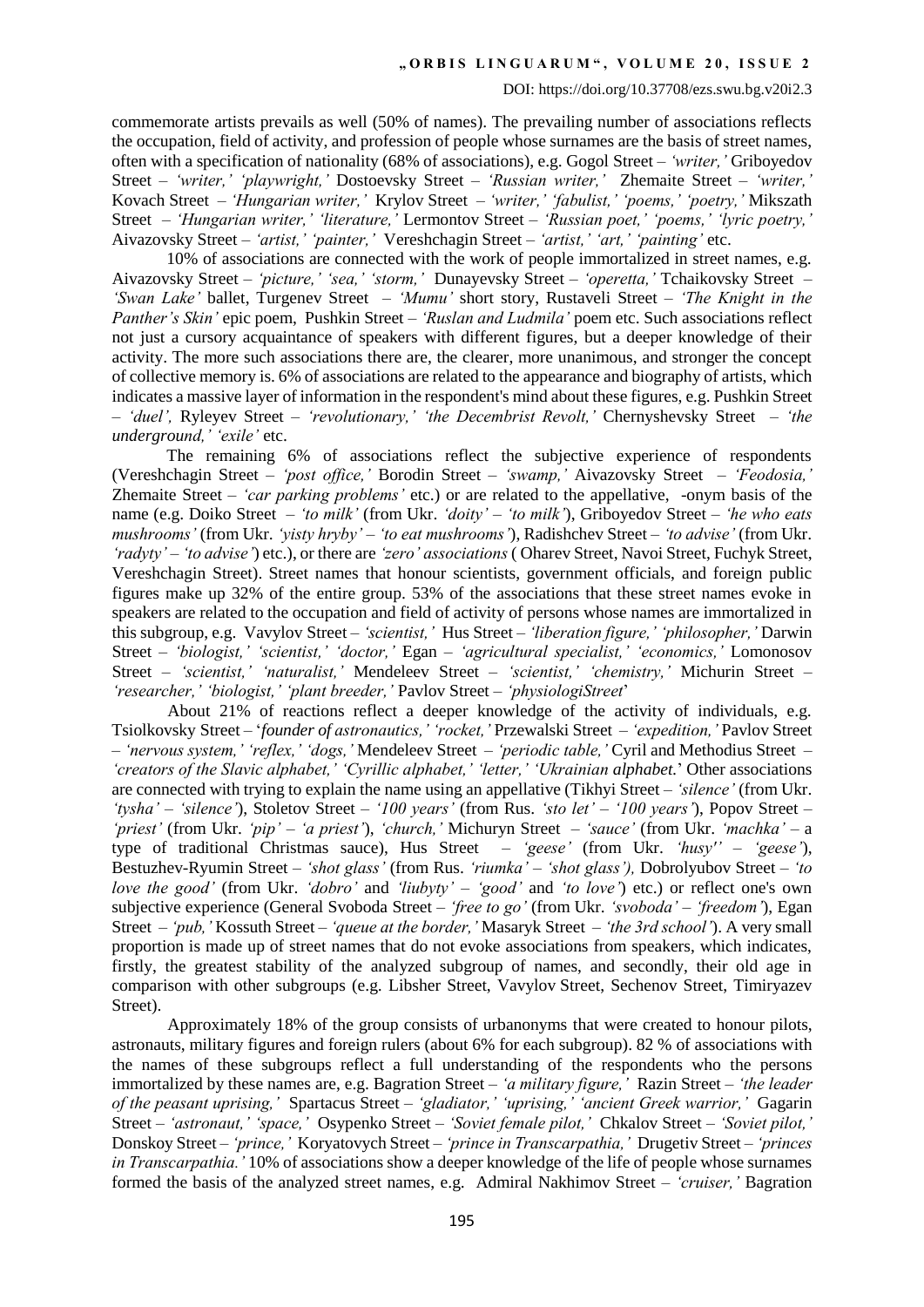#### DOI: https://doi.org/10.37708/ezs.swu.bg.v20i2.3

Street – *'the Storming of the Bastille,'* Koshovii Street – *'the underground,'* Maresyev Street – *'selfsacrifice,'* Drugetiv Street – *'castle,'* Koryatovych Street *– 'Lithuania.'* Besides, a minor subgroup consists of associations related to the personal subjective experience of respondents, e.g. Ferenc Rakoczi II Street – *'pasta,'* Drugetiv Street – *'prenatal care,'* Chkalov Street – *'college,'* Razin Street – *'noodles.'* Street names that honour figures of national significance make up 20% of all commemorative street names of the city of Uzhhorod. As it is the case with the previous two subgroups, the major part of urban names honour artists (55%). 75% of the associations to these names clearly reflect the profession and field of activity of the people whose names have become the source of street names, e.g. Ostap Vyshnya Street – *'humorist,' 'writer,'* Dovzhenko Street – *'film,' 'cinematography,' 'writer,'* Kobylyanska Street – *'female writer,' 'literature,'* Panas Myrny Street – *'writer,' 'literature,'* Pidhiryanka Street – *'poetess,'* Saksahansky Street – *'theater,'* Teliha Street – *'emigrant female writer,' 'poetess,'* the Tobilevych Brothers Street – *'playwrights,'* Zankovetska Street – *'actress,' 'theater,' 'performance,'* Ivasyuk Street – *'composer,' 'music*' etc. 20% of the associations are connected with a deeper understanding of the role of the person mentioned in the street name rather than *'last nameprofession',* e.g. Ivasyuk Street – *'Chervona Ruta'* song, Leontovych Street – *'Shchedryk'* song, the Tobilevych Brothers Street – *'Martyn Borulya'* play, Shevchenko Street – *'Testament'* and *'My Thoughts'* poems, Lesya Ukrainka Street – *'Forest Song'* play, *'Contra Spem Spero'* poem, Sosiura Street – *'Love Ukraine'* poem, Kotsiubynsky Street – *'the iron hand of the city'* (a quotation from Kotsiubynsky's short story), *'impressionism,'* Teliha Street – *'the Organization of Ukrainian Nationalists,' 'nationalism,'* Saksahansky Street – *'a major figure in Ukrainian theater,'* Rylsky Street – *'Like a Vine Sprout, Cherish your Language'* poem etc. A very small percentage is made up of associations connected with the appellative that forms the basis of a street name (Korolenko Street – *'a king' (from Ukr. 'korol' – 'a king'),* Olena Pchilka Street – *'a bee' (from Ukr. 'pchilka' – 'a bee'),* Rudansky Street – '*ore' (from Ukr. 'ruda' – 'ore'),* Honchara Street – *'a pottery jug' (from Ukr. 'honcharstvo' – 'pottery'))* or related to the respondent's subjective experience (Zankovetska Street – *'driving school,'* Nevytska Street – *'castle,'* Hulak-Artemovsky Street – *'school,'* Marko Vovchko – *'yellow book')* or unit with *'zero' associations* attached to them (Hulak-Artemovsky Street, Nevytska Street, Fedkovych Street, Leontovych Street, Honchar Street).

Urbanonyms honouring Ukrainian scientists and public figures make up 45% of the names in the analyzed subgroup. 55% of the associations caused by the names of this subgroup reflect the speakers' understanding of the type of occupation, and the social role of the persons whose names formed the basis of these names, e.g. Academician Korolov Street – *'scientist,' 'space,'* Amosov Street – *'doctor,' 'science,'* Hrushevsky Street – *'president,' 'political figure,' 'scientist,'* Honhadze Street – *'journalist,'* Mechnykov Street – *'doctor,' 'biologist,' 'scientist,' 'medicine,'* Pyrohov Street – *'researcher,' 'surgeon,' 'medicine,'* Kirpy Street – *'railwayman,' 'railway'* etc.

Associations related to a deeper understanding of the life, activity and social role of the people after whom the streets are named form 23% of the group. In addition, it should be noted that most of these associations are expressed by abstract names associated with patriotism, e.g. Bandera Street – *'patriotism,' 'independence,'* Klochurak Street – *'Hutsul Republic,'* Petliura Street – '*national liberation hero,' 'Ukrainian People's Republic,*' Mazepa Street – *'Poltava,' 'the Swedes,'* Chornovil Street – *'Ukrainian independence,' 'patriotism,' 'Soviet dissidence,'* Honhadze Street – *'freedom of expression,'* Hrushevsky Street – *'Ukrainian independence'* etc. The presence of such associations indicates that the goal set by name-givers when using urbanonyms as a means of forming the concept of historical memory in the minds of respondents has been fully achieved. Minor inclusions in the analyzed group include verbal reactions that reflect the relationship between the -onyms and appellatives (Pankevych Street – *'pancakes,'* Dokuchaiev Street – *'to annoy'* (from Ukr. *'dokuchaty'* – *'to annoy'*), Honhadze Street – *'horgonzola'* (a type of cheese), Hrushevsky Street – *'pears'* (from Ukr. *'hrusha' – 'a pear'*), Bohomolets Street – *'Mantis', 'Beetle'* (from Ukr. *'bohomol' - 'a mantis'*)) or subjective experience of a respondent (Academician Korolev Street – *'kindergarten,'* Academician Filatov Street – *'flowers,'* Hrushevsky Street – *'Nova Poshta'* delivery service, Klochurak Street – *'cabbage rolls'*), as well as units that evoke *'zero associations'* (Fedak Street, Klochurak Street, Klympush Street).

## **5. Conclusion**

The analysis of commemorative urbanonyms of the city of Uzhhorod showed that most of them form in the minds of the speakers the concept of historical memory intended by the name-givers.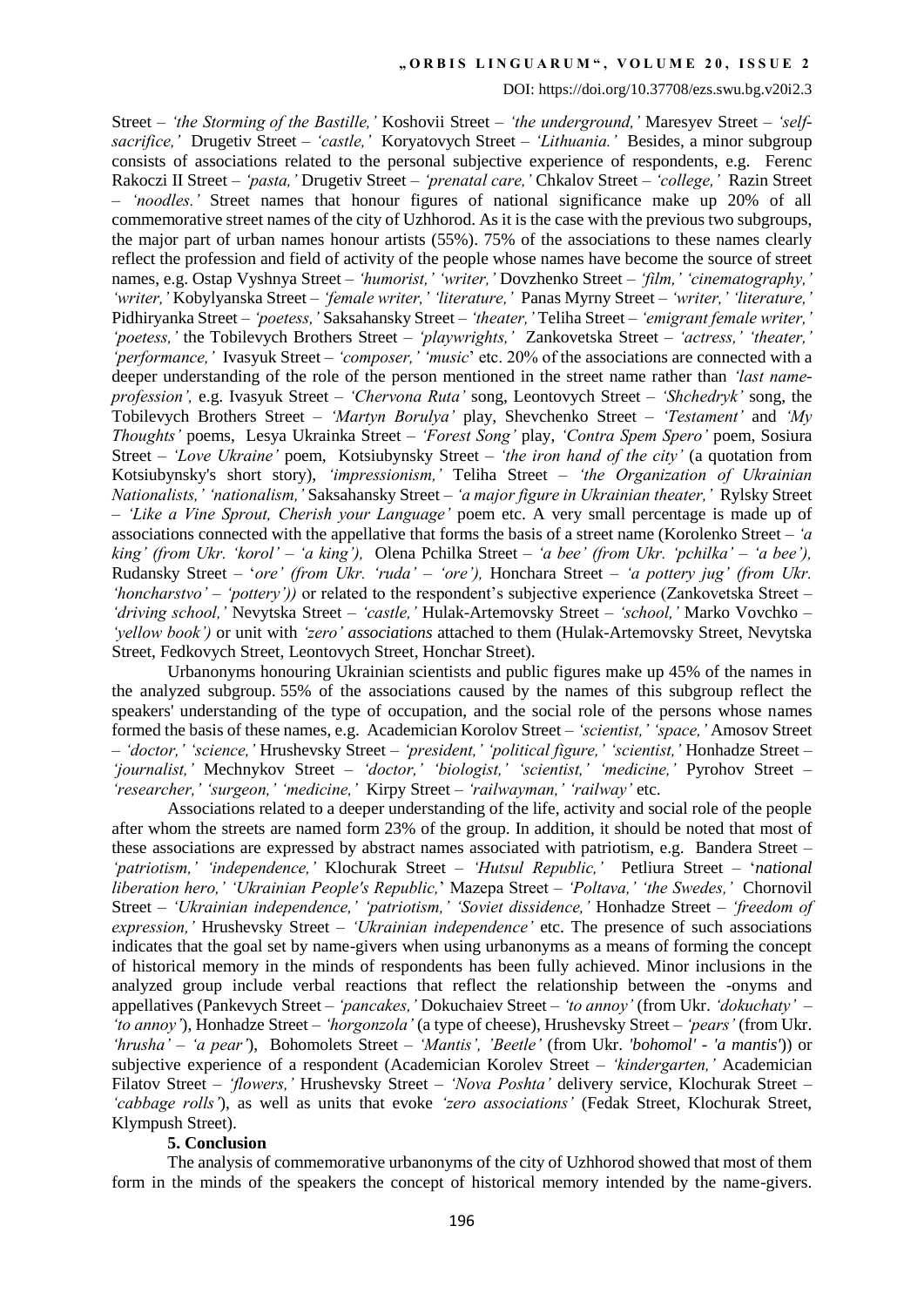#### DOI: https://doi.org/10.37708/ezs.swu.bg.v20i2.3

Therefore, street names are a powerful means of forming national consciousness. According to the degree of their influence on the cultural mentality of speakers, we can identify three groups of street names. The first group consists of names that are associated in the minds of citizens with the specific activities of people whose names are immortalized in these names and are characterized by a full understanding of the reason why these people deserve to be honoured and remembered. It is this group that clearly shows the level of national consciousness, education, and the direction of national policy, since such reactions if they are expressed across the whole country and do not appear in the speech of only some respondents, appear as a result of long-term education about certain individuals and their significance. The association experiment showed that the share of such names equals to approximately 18%. The second group consists of urbanonyms where speakers possess some knowledge of the person whose name is the basis of the street name, but without a precise understanding of what exactly this person did (67% of street names). The third group consists of names that do not evoke a mental connection with the specific person after whom the urbanonym was named (15%). Such street names mostly perform an exclusively nominative function and are associated in the respondents' view with an -onymic appellative or with biographical facts related to the street that bears a certain name. As a result, the commemorative function of such names is completely neutralized.

According to the analysis, the most complete understanding of motivation is caused in the minds of residents of Uzhhorod by street names in honour of foreign figures and figures of national significance, especially names in honour of artists. This can be attributed to two factors. First, the fame of people immortalized by these names, and secondly, the relative stability of this particular layer of urbanonyms. The degree of perception of street names in honour of local figures is lower, which is due to the constant changes in this subgroup of units.

The following pattern is observed in all the analyzed groups: the more famous the person in whose honour the street is named, the narrower the circle of associations, the more predictable they are, and, conversely, the less famous a person is, the wider the circle.

Thus, the core of the concept of memory in the urbanonymy of Uzhhorod is made up of Ukrainian and foreign cultural and artistic figures, and local military figures are located on its periphery.Prospects for further research entail the study of other concepts in the urbanonymy of both Uzhhorod and other Ukrainian residential settlements.

#### REFERENCES:

| Андреев, Д. А.,           | Великая<br>Победа и<br>-http://www.airo-<br>Пространство<br>памяти:<br>власть.                                                                                                  |  |  |  |  |  |  |  |
|---------------------------|---------------------------------------------------------------------------------------------------------------------------------------------------------------------------------|--|--|--|--|--|--|--|
| Бордюгов Г.               | xxi.ru/gb/statji/pamjat.htm> (Andreev, D.A., Bordiuhov H. Prostranstvo pamiati: Velikaia                                                                                        |  |  |  |  |  |  |  |
| (2005)                    | Pobeda i vlast.)                                                                                                                                                                |  |  |  |  |  |  |  |
| Врублевська, Т.<br>(2019) | Концепт "Поділля" у мові творів Михайла Стельмаха.                                                                                                                              |  |  |  |  |  |  |  |
|                           | https://chtyvo.org.ua/authors/Vrublevska Tetiana/Kontsept Podillia u movi tvoriv Mykh<br>aila_Stelmakha/ (Vrublevska, T. Kontsept "Podillia" u movi tvoriv Mykhaila Stelmakha.) |  |  |  |  |  |  |  |
| Гирич, I. Б.              | Сучасна київська топоніміка як вияв історичної свідомості. Національна та                                                                                                       |  |  |  |  |  |  |  |
| (2013)                    | icторична пам'ять, 8, с. 133–141. (Hyrych, I. B. Suchasna kyivska toponimika yak vyiav                                                                                          |  |  |  |  |  |  |  |
|                           | istorychnoi svidomosti. Natsionalna ta istorychna pamiat, 8, s. 133–141.)                                                                                                       |  |  |  |  |  |  |  |
| Красовська,               | Зв'язок концептуальної та мовної картин світу з етнічною ментальністю.                                                                                                          |  |  |  |  |  |  |  |
| K.B. (2009)               | http://dspace.nbuv.gov.ua/bitstream/handle/123456789/34967/32-                                                                                                                  |  |  |  |  |  |  |  |
|                           | Krasovs%2527ka.pdf?sequence=1 (Krasovska, K. V. Zviazok kontseptualnoi ta movnoi                                                                                                |  |  |  |  |  |  |  |
|                           | kartyn svitu z etnichnoiu mentalnistiu.)                                                                                                                                        |  |  |  |  |  |  |  |
| Денисевич, О.             | Вільний асоціативний експеримент як засіб дослідження соціального портрету.                                                                                                     |  |  |  |  |  |  |  |
| (2010)                    | http://dspace.nbuv.gov.ua/bitstream/handle/123456789/37537/42-Denysevych.pdf                                                                                                    |  |  |  |  |  |  |  |
|                           | (Denysevych O. Vilnyi asotsiatyvnyi eksperyment yak zasib doslidzhennia sotsialnoho                                                                                             |  |  |  |  |  |  |  |
|                           | portretu.)                                                                                                                                                                      |  |  |  |  |  |  |  |
| Денисевич О.              | Вільний асоціативний експеримент як засіб дослідження особливостей формування                                                                                                   |  |  |  |  |  |  |  |
| (2011)                    | мовної картини світу. Психолінгвістика, 8, с. 92–96. (Denysevych, O. Vilnyi                                                                                                     |  |  |  |  |  |  |  |
|                           | asotsiatyvnyi eksperyment yak zasib doslidzhennia osoblyvostei formuvannia movnoi                                                                                               |  |  |  |  |  |  |  |
|                           | kartyny svitu. Psykholinhvistyka, 8, s.92–96.)                                                                                                                                  |  |  |  |  |  |  |  |